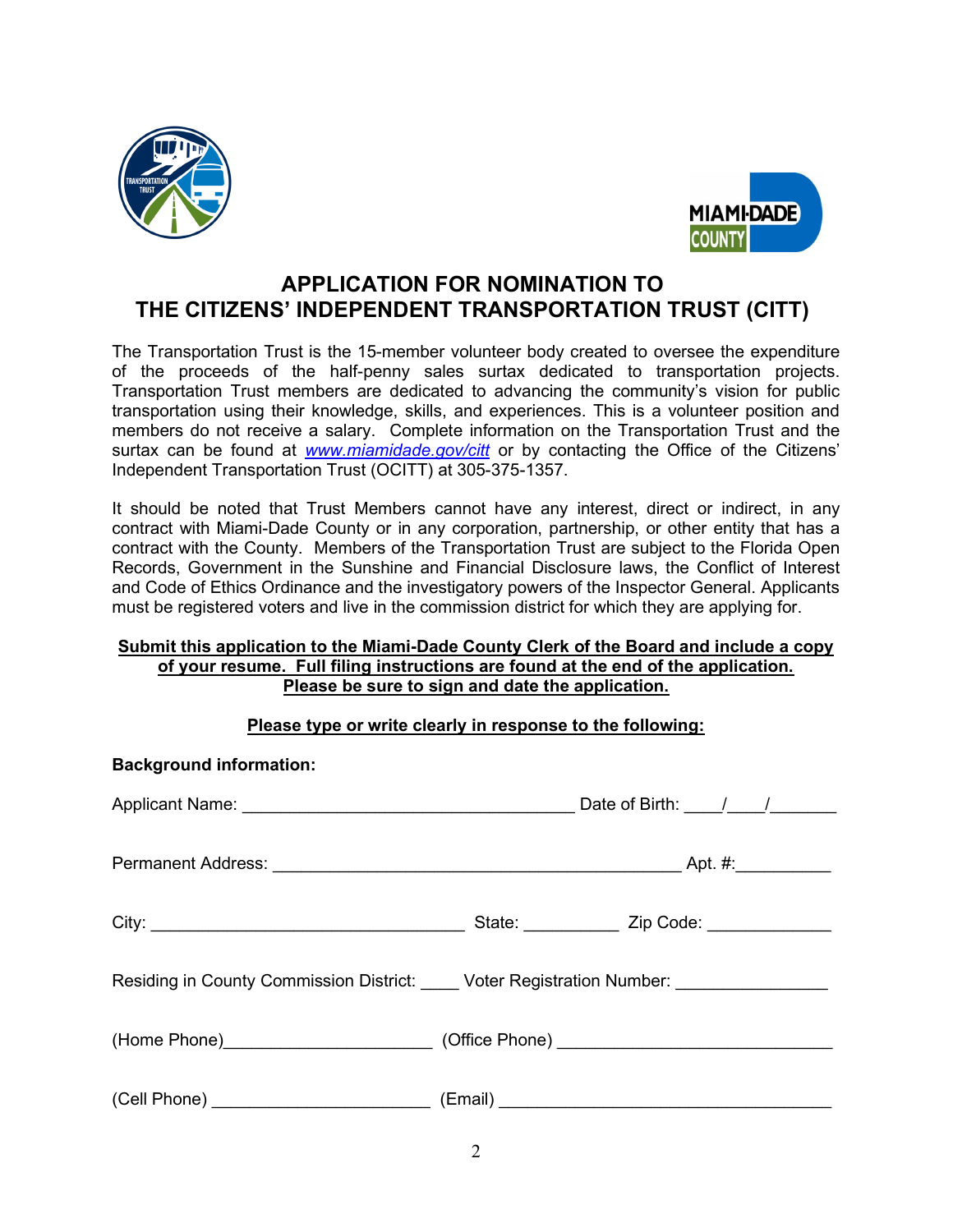Employer Name:

| Address:                                                                                               |                                                      |  |  |  |  |
|--------------------------------------------------------------------------------------------------------|------------------------------------------------------|--|--|--|--|
|                                                                                                        |                                                      |  |  |  |  |
|                                                                                                        |                                                      |  |  |  |  |
| Please select which seat on the Transportation Trust you are applying for (please select<br>only one): |                                                      |  |  |  |  |
|                                                                                                        | Miami-Dade League of Cities appointment (Countywide) |  |  |  |  |
| Miami-Dade Mayor appointment (Countywide)                                                              |                                                      |  |  |  |  |
| Commission District appointment (In the District where you reside)                                     |                                                      |  |  |  |  |
| Applicant Questions (You may attach additional sheets if needed):                                      |                                                      |  |  |  |  |

Please state why you want to serve on the CITT and the contribution you feel you could make: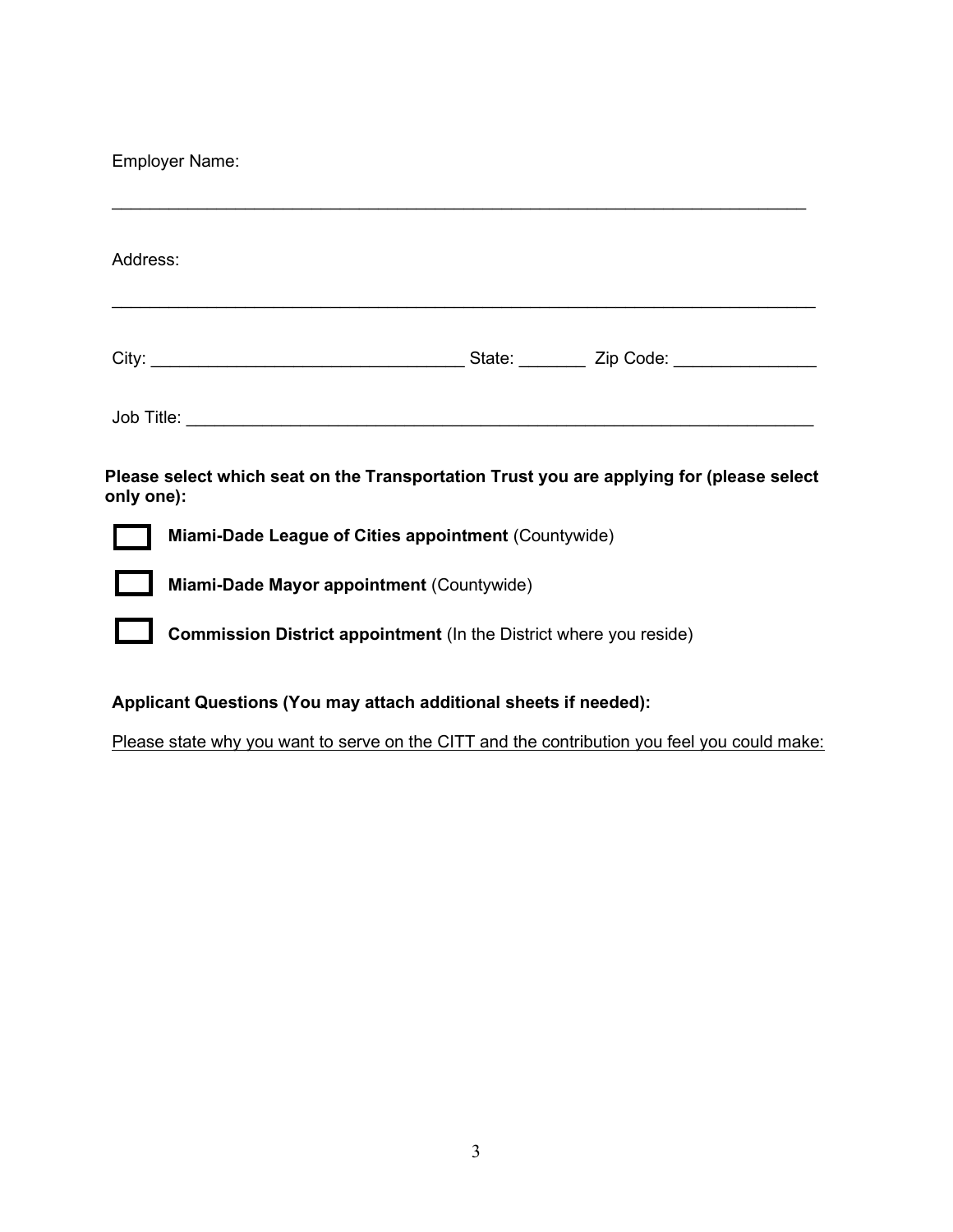Please explain your interest and/or experience in the areas of transit, transportation, finance, mobility improvements and/or land use planning: Please list any special skills, training, certification, or licenses you have that may be relevant to serving on the Transportation Trust?

Please discuss your public, civic and community involvement, such as membership in community organizations and/or election or appointment to other public office, which would be relevant to your service on the Transportation Trust:

Resume: Please attach a current copy of your resume